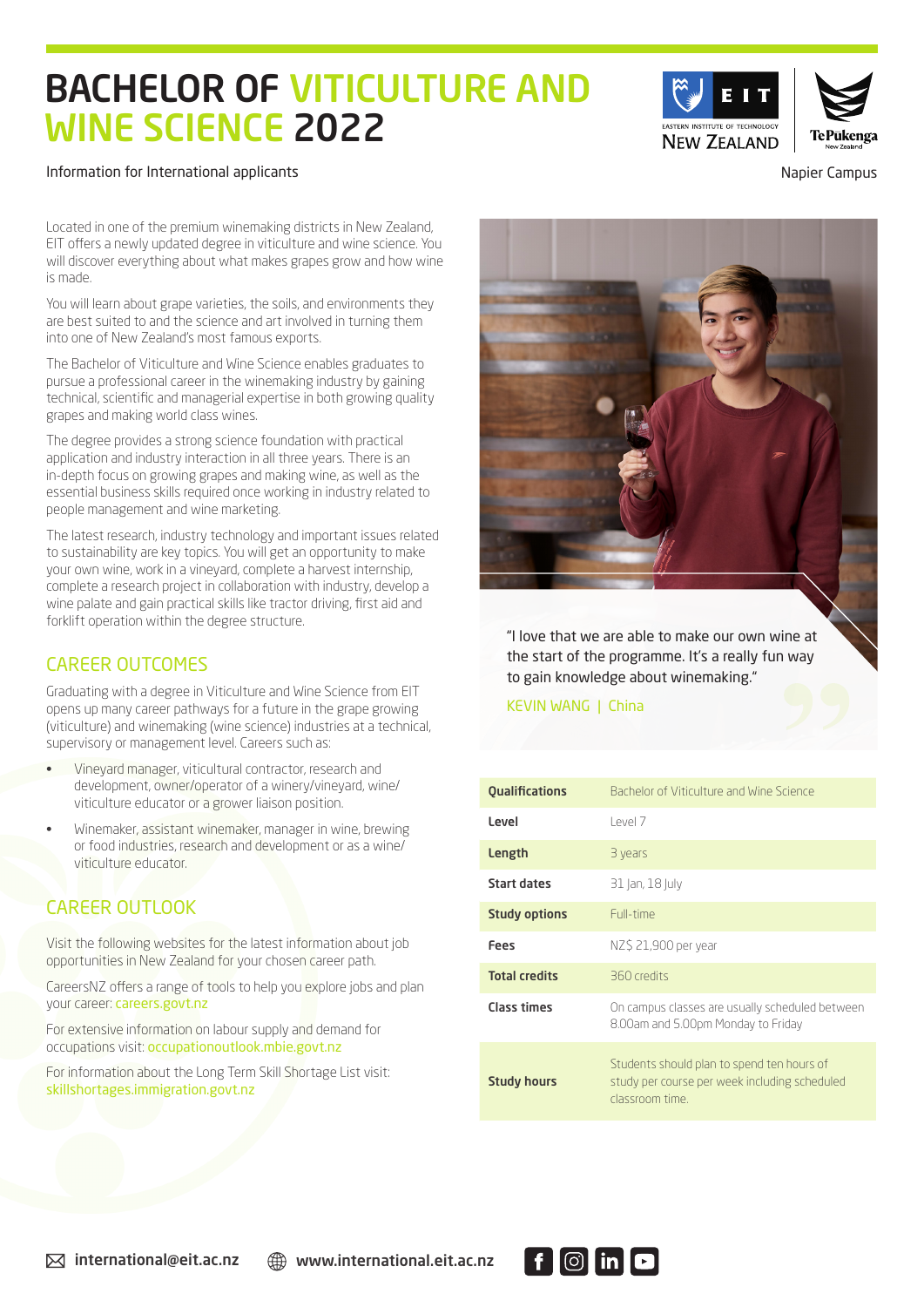## FACILITIES

EIT has world-class facilities: a modern multi laboratory complex, including an instrument laboratory that houses advanced research analytical instruments, a teaching and research winery, sensory laboratory and vineyard.

One of New Zealand's largest wine regions, which produces a wide variety of wine styles, is at our doorstep. The Hawke's Bay wine industry is extremely supportive of EIT and provides many opportunities for field trips and practical experience in vineyards and wineries.

## **PRACTICUM**

Courses in the programme that involve off-campus experiential learning are:

| WINE5.04 Fundamentals of Wine            |
|------------------------------------------|
| VITI5.07 Viticulture in the Field        |
| WINE6.03 Winegrowing Industry Experience |
| RESE7.02 Research Project                |
| VITI7.04 Vine Health                     |

## ENTRY CRITERIA

#### ACADEMIC ENTRY REQUIREMENTS

Applicants must meet degree standard entry requirements. A good understanding of chemistry, physics, and mathematics is essential. Applicants must be over 18 years of age on 1 February of the year they apply for entry to this programme. Applicants under 18 years of age may be provisionally accepted into the programme but restricted in which courses they are enrolled in until they turn 18 years of age.

#### ENGLISH LANGUAGE ENTRY REQUIREMENTS

PTE (Academic) score of 50 with no band score lower than 42 or IELTS (Academic) score of 6.0 with no band score lower than 5.5 (or equivalent) achieved within the last 2 years.

## SCHOLARSHIP S

There is a scholarship available for this programme. This scholarship provides a small contribution to assist students realise their goal of studying in New Zealand.

All International students who accept an offer of place for this programme will receive the scholarship. Please contact us for more information: international@eit.ac.nz



#### **EXCURSION**

As part of the programme students will participate in a 4 day excursion to the world renowned wine producing regions of Nelson and Marlborough.

This trip provides a fantastic opportunity for students to broaden their understanding of the diverse range of wine produced in New Zealand and an insight into wine produced outside Hawke's Bay.

During the trip students will visit approximately 12 different vineyards and wineries. Students will have the chance to network with vineyard and winery staff, whilst enjoying the company of their fellow students and lecturers.

Cost of the excursion is included in course fees.



| COURSE LIST      |                                                          | <b>CREDITS</b> |
|------------------|----------------------------------------------------------|----------------|
| VITI5.01         | Plant Science                                            | 15             |
| <b>SCIE5.02</b>  | <b>Science Preparation</b>                               | 15             |
| <b>SCIE5.03</b>  | Chemistry in Wine Science                                | 15             |
| <b>WINE5.04</b>  | <b>Fundamentals of Wine</b>                              | 30             |
| <b>BUSI5.05</b>  | Introduction to Wine Business                            | 15             |
| <b>MICR5.06</b>  | Microbiology                                             | 15             |
| VITI5.07         | Viticulture in the Field                                 | 15             |
| <b>WINE6.01</b>  | Winery Engineering                                       | 15             |
| <b>BUSI6.02</b>  | Wine Business Management                                 | 15             |
| <b>WINE6.03</b>  | Winegrowing Industry Experience                          | 30             |
| <b>WINS6.04</b>  | Wine Sensory Science                                     | 15             |
|                  | WINE6.05 Wine Quality                                    | 15             |
|                  | RESE6.06 Statistics And Research Preparation.            | 15             |
| VITI6.07         | <b>Viticultural Science</b>                              | 15             |
| VITI6.08         | <b>Viticultural Practice</b>                             | 15             |
|                  | WINS7.01 Wine Sensory Assessment                         | 15             |
|                  | RESE7.02 Research Project                                | 30             |
| VITI7.06         | <b>Flavour Farming</b>                                   | 15             |
| <b>ELECTIVES</b> |                                                          |                |
|                  |                                                          |                |
|                  | SUST7.03 Sustainable Winegrowing<br>VITI7.04 Vine Health | 15<br>15       |
|                  |                                                          |                |
|                  | BUSI7.05 Wine Business Establishment                     | 15             |
|                  | MICR7.07 Wine Microbiology                               | 15             |
|                  | SCIE7.08 Wine Chemistry                                  | 15             |
| <b>BUSI7.10</b>  | Wine Marketing And Sales                                 | 15             |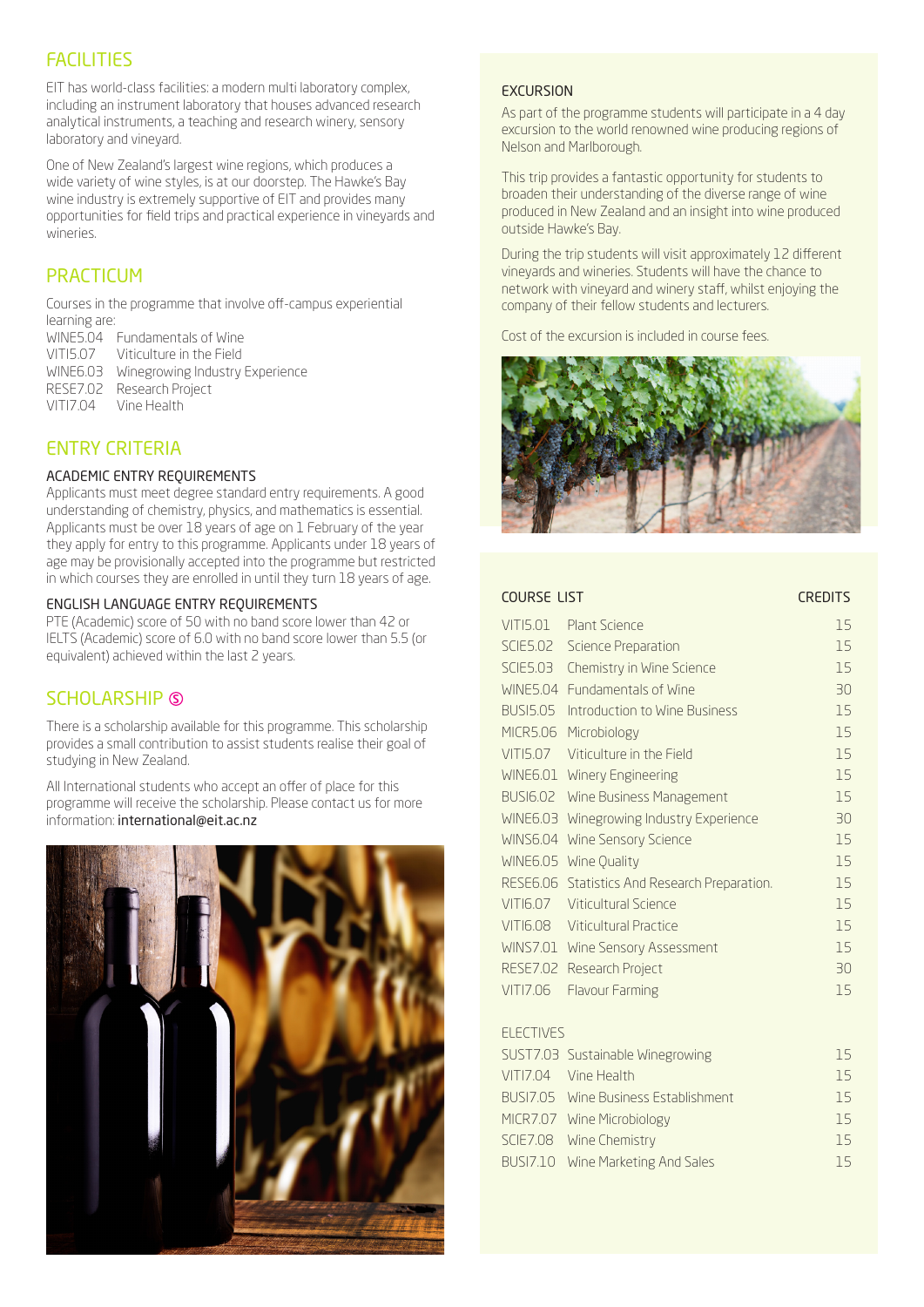| Programme<br>information: | The following two pages provide a list of courses (subjects) offered in the Bachelor of Viticulture and Wine Science degree.<br>The structure of the programme is given in the Delivery Schedules which you will find at the end of this document.                                                                                                                                                                                          |                          |                             |                                   |
|---------------------------|---------------------------------------------------------------------------------------------------------------------------------------------------------------------------------------------------------------------------------------------------------------------------------------------------------------------------------------------------------------------------------------------------------------------------------------------|--------------------------|-----------------------------|-----------------------------------|
| Course<br>descriptions:   | Courses are offered subject to sufficient numbers applying.<br>In the following descriptions:<br>P = Pre-requisite = a course that must be passed before enrolment in the present course.<br>C = Co-requisite = a course that either must be passed or is enrolled in at the same time as the present course.                                                                                                                               |                          |                             |                                   |
| <b>Course No.</b>         | <b>Brief Description</b>                                                                                                                                                                                                                                                                                                                                                                                                                    | No. of<br><b>Credits</b> | <b>NZQA</b><br><b>Level</b> | <b>Semester</b><br><b>Offered</b> |
| <b>VITI5.01</b>           | <b>Plant Science</b><br>In this course the student will develop introductory knowledge and skills about the structure<br>and function of plants with particular emphasis on the grapevine.                                                                                                                                                                                                                                                  | 15                       | 5                           | $\mathbf{1}$                      |
| <b>SCIE5.02</b>           | <b>Science Preparation</b><br>To provide students with an overview of fundamental chemical and biochemical structures.                                                                                                                                                                                                                                                                                                                      | 15                       | 5                           | $\mathbf{1}$                      |
| <b>SCIE5.03</b>           | <b>Chemistry in Wine Science</b><br>This course will allow students to develop knowledge of the principal chemical analyses<br>related to wine production decision making.                                                                                                                                                                                                                                                                  | 15                       | 5                           | $\mathbf{1}$                      |
| <b>WINE5.04</b>           | <b>Fundamentals of Wine</b><br>This course provides a comprehensive introduction to the theory of wine production and<br>establishes skills and knowledge necessary to work in a winery. This includes a winemaking<br>project and an introduction to sensory analysis.                                                                                                                                                                     | 30                       | 5                           | 1 and $2$                         |
| <b>BUSI5.05</b>           | <b>Introduction to Wine Business</b><br>To provide students with foundational knowledge of the wine industry and wine business<br>concepts.                                                                                                                                                                                                                                                                                                 | 15                       | 5                           | $\overline{2}$                    |
| <b>MICR5.06</b>           | <b>Microbiology</b><br>To provide students with introductory knowledge and skills of microbiology as it is applied in<br>the winemaking industry.                                                                                                                                                                                                                                                                                           | 15                       | 5                           | $\overline{2}$                    |
| <b>VITI5.07</b>           | <b>Viticulture in the Field</b><br>To provide students with introductory knowledge and skills for working in the viticulture<br>field. This includes Vineyard management operation and timing, pest and disease control and<br>introduction to soil science.                                                                                                                                                                                | 15                       | 5                           | $\overline{2}$                    |
| <b>WINE6.01</b>           | <b>Winery Engineering</b><br>The aim of this course is to allow students to develop the knowledge and skills of applied<br>engineering and the safe application thereof in the wine industry.<br>P: WINE5.04 Fundamentals of Wine or equivalent knowledge and skills                                                                                                                                                                        | 15                       | 6                           | $\mathbf{1}$                      |
| <b>BUSI6.02</b>           | <b>Wine Business Management</b><br>To provide students with knowledge and skills to manage a wine business.<br>P: BUSI5.05 Introduction to Wine Business or equivalent knowledge and skills                                                                                                                                                                                                                                                 | 15                       | 6                           | $\overline{2}$                    |
| <b>WINE6.03</b>           | <b>Winegrowing Industry Experience</b><br>This course aims to allow students to develop and apply their theoretical and practical<br>knowledge and skills while working in the winemaking and viticultural industries.<br>This course practical work in vineyards and a vintage in a winery.<br>P: VITI5.07 Viticulture in the Field or equivalent knowledge and skills<br>WINE5.04 Fundamentals of Wine or equivalent knowledge and skills | 30                       | 6                           | $\mathbf{1}$                      |
| <b>WINS6.04</b>           | <b>Wine Sensory Science</b><br>In this course the students will develop the introductory knowledge and skills of scientifically<br>based sensory evaluation and its relationship to the winemaking process to promote the<br>development of technically accurate wine assessment.                                                                                                                                                           | 15                       | 6                           | $\mathbf{1}$                      |
| <b>WINE6.05</b>           | <b>Wine Quality</b><br>The aim of this course is to allow students to develop the knowledge of aspects that<br>influence wine style and quality.<br>P: WINE5.04 Fundamentals of Wine or equivalent knowledge and skills                                                                                                                                                                                                                     | 15                       | 6                           | $\overline{2}$                    |
| <b>RESE6.06</b>           | <b>Statistics And Research Preparation</b><br>This course aims to develop students' introductory knowledge and skills of applied research.<br>Includes scientific method and an introduction to scientific writing and statistical methods.                                                                                                                                                                                                 | 15                       | 6                           | $\overline{2}$                    |
| <b>VITI6.07</b>           | <b>Viticultural Science</b><br>In this course students will develop core Viticultural knowledge, including vine anatomy,<br>physiology and the vineyard yearly cycles.<br>P: VITI5.07 Viticulture in the Field or equivalent knowledge and skills<br>VITI5.01 Plant Science or equivalent knowledge and skills                                                                                                                              | 15                       | 6                           | $\overline{2}$                    |
| <b>VITI6.08</b>           | <b>Viticultural Practice</b><br>To provide students with viticultural knowledge and skills in the practical aspects of grape<br>growing. This includes canopy management, pruning operations, harvest assessment and<br>management.<br><b>P:</b> VITI5.07 Viticulture in the Field or equivalent knowledge and skills<br>VITI5.01 Plant Science or equivalent knowledge and skills                                                          | 15                       | 6                           | $\mathbf{1}$                      |